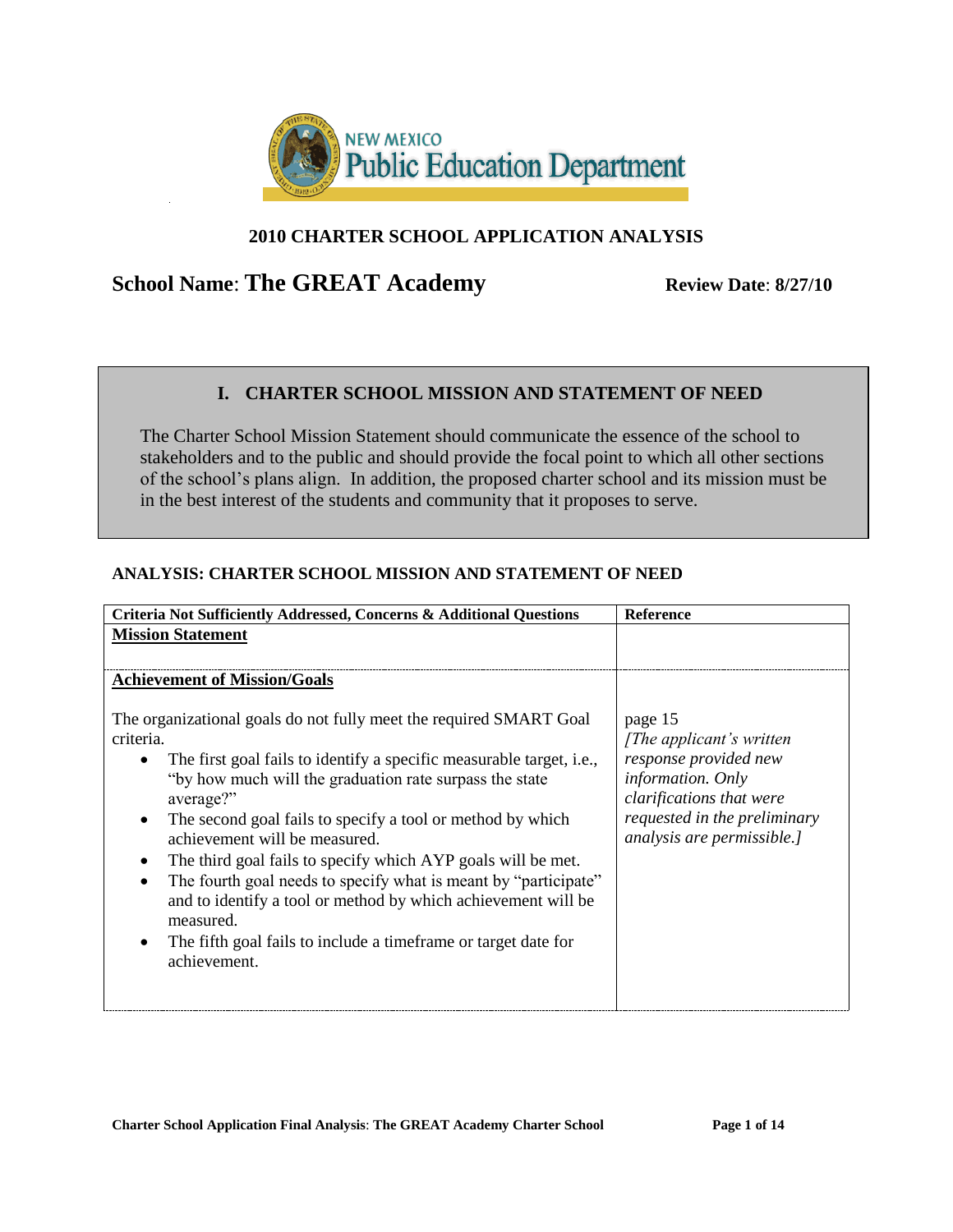| <b>Explanation of Need</b><br>The Explanation of Need section fails to provide sufficient information<br>to understand how the demographics presented specifically relate to a<br>need for the proposed charter school and to better understand the<br>specific student and community population within which the school will<br>be located. The Albuquerque area demographics vary greatly by<br>quadrants, zip codes and/or school attendance areas and the proposed<br>location of the school is only identified as within the Albuquerque<br>Public Schools district. | page 18<br>[The applicant's written]<br>response provided new<br>information.] |
|---------------------------------------------------------------------------------------------------------------------------------------------------------------------------------------------------------------------------------------------------------------------------------------------------------------------------------------------------------------------------------------------------------------------------------------------------------------------------------------------------------------------------------------------------------------------------|--------------------------------------------------------------------------------|
|                                                                                                                                                                                                                                                                                                                                                                                                                                                                                                                                                                           |                                                                                |

# **II. EDUCATIONAL PLAN**

The educational plan should describe who the school expects to serve; what the students will achieve; how they will achieve it; and how the school will evaluate performance. It should provide a clear picture of what a student who attends the school will experience in terms of educational climate, structure, materials, schedule, assessment and outcomes.

### **ANALYSIS: CURRICULUM FRAMEWORK**

| Criteria Not Sufficiently Addressed, Concerns & Additional Questions                                                                                                                                                                                                                                                                                                                                                                                         | Reference                                                                                                                                                     |
|--------------------------------------------------------------------------------------------------------------------------------------------------------------------------------------------------------------------------------------------------------------------------------------------------------------------------------------------------------------------------------------------------------------------------------------------------------------|---------------------------------------------------------------------------------------------------------------------------------------------------------------|
| <b>Philosophy and Approach to Instruction</b>                                                                                                                                                                                                                                                                                                                                                                                                                |                                                                                                                                                               |
|                                                                                                                                                                                                                                                                                                                                                                                                                                                              |                                                                                                                                                               |
| <b>Description of the Curriculum</b>                                                                                                                                                                                                                                                                                                                                                                                                                         |                                                                                                                                                               |
| E2020 has been selected for delivery of the core curriculum.<br>Insufficient information is provided to understand how the GREAT<br>Academy will provide for delivery of the virtual curriculum and how<br>learning will be monitored and supported. The narrative does not<br>address who the teacher(s) of record will be for the virtual courses.                                                                                                         | pages 31-33<br>[The applicant's written]<br>response repeated information<br>that is already stated in the<br>application.]                                   |
| Gifted Education is included in the curriculum narrative; professional<br>development for gifted education is also referenced. The proposed<br>revenue Form 910B5 indicates a projected enrollment of 25% C and/or<br>C-Gifted students. This implies that a curriculum will be developed;<br>however, a description of the process, timeline and resources to be<br>utilized for the development of this curriculum is not provided.                        | page 35<br>[The applicant's written]<br>response satisfied the<br>concern.]                                                                                   |
| The leadership curriculum based on Joseph Rost's definition consists of<br>four basic components. The application states that students will take a<br>component to the leadership course in each of three years, $10-12th$<br>grade. Insufficient information is provided to determine:<br>how the four components will be included by taking one<br>component in each of three years;<br>if a leadership curriculum based on Rost's definition exists or if | pages 38-41<br>[The applicants' written<br>response satisfied the concern<br>regarding leadership<br>components. However, the<br>applicant's written response |

**Charter School Application Final Analysis**: **The GREAT Academy Charter School Page 2 of 14**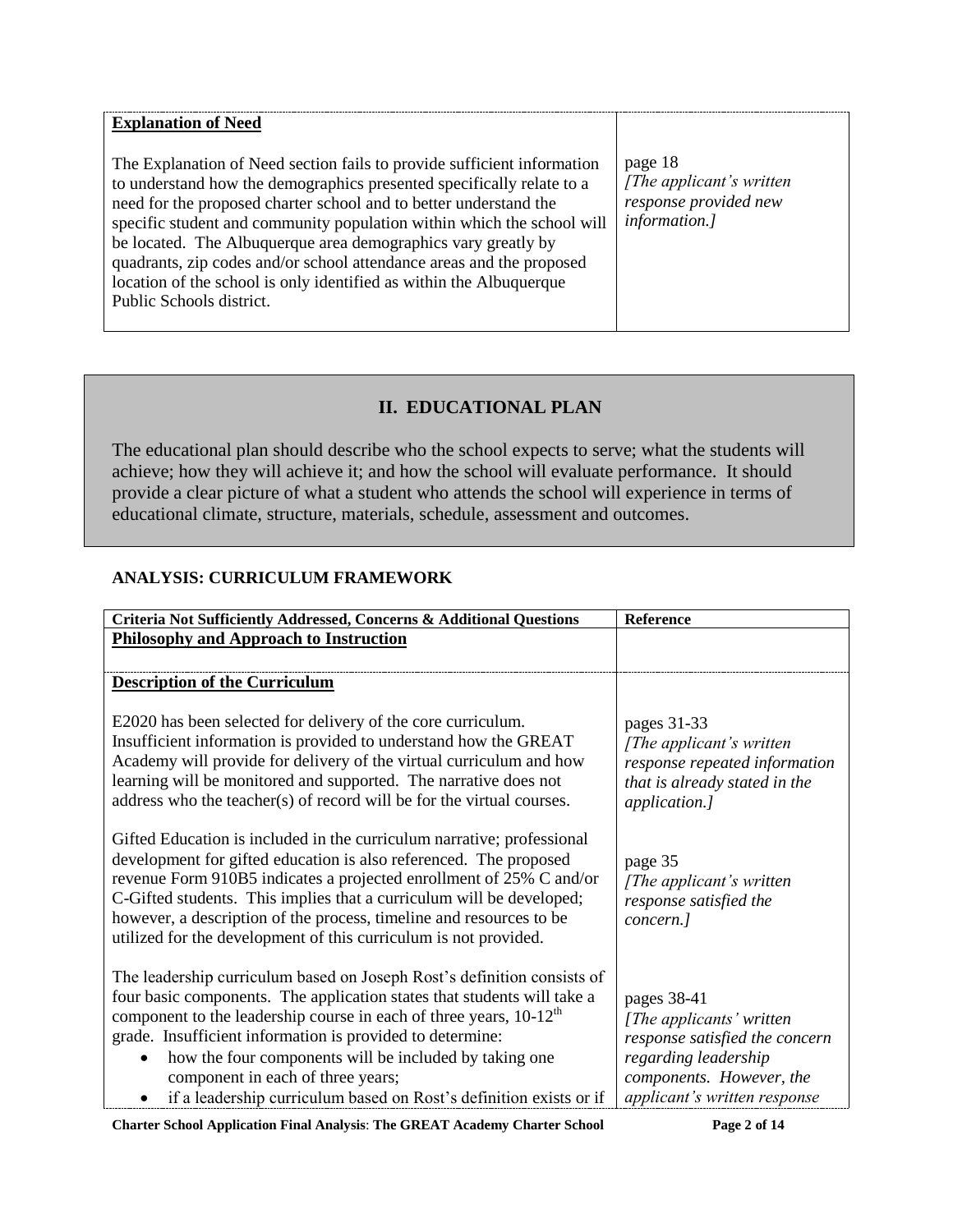| the leadership curriculum must be developed by the school.<br>If the curriculum is to be developed, a description of the process,<br>timeline and resources to be utilized for development of this curriculum<br>is not provided.                                                                                                                                                                                                           | did not clarify the concern<br>regarding a leadership<br>curriculum.]                                                   |
|---------------------------------------------------------------------------------------------------------------------------------------------------------------------------------------------------------------------------------------------------------------------------------------------------------------------------------------------------------------------------------------------------------------------------------------------|-------------------------------------------------------------------------------------------------------------------------|
| Insufficient information is provided in this section to determine a scope<br>and sequence of course offerings that will be taught in a face-to-face<br>instructional format at The GREAT Academy. In addition, any<br>curriculum development that would be required for these courses is not<br>identified and a plan for development that includes a description of the<br>process, timeline and resources to be utilized is not provided. | [The applicant's written]<br>response provided new<br>information.]                                                     |
| <b>Alignment with NM Standards</b>                                                                                                                                                                                                                                                                                                                                                                                                          |                                                                                                                         |
| <b>Strategies and Methods</b>                                                                                                                                                                                                                                                                                                                                                                                                               |                                                                                                                         |
| Some curricular strategies and methods are listed; however, a clear<br>descriptive example of the curricular strategies and methods in action in<br>the classroom is not provided.                                                                                                                                                                                                                                                          | page 47<br>[The applicant's written]<br>response repeated information<br>that is already stated in the<br>application.] |

#### **ANALYSIS: EDUCATIONAL PROGRAM**

| Criteria Not Sufficiently Addressed, Concerns & Additional Questions                                                                                                                                                                                                                                                                                                                                                                                                                                                                                                                                                                                                                                                                                                                            | <b>Reference</b>                                                                                                                                        |
|-------------------------------------------------------------------------------------------------------------------------------------------------------------------------------------------------------------------------------------------------------------------------------------------------------------------------------------------------------------------------------------------------------------------------------------------------------------------------------------------------------------------------------------------------------------------------------------------------------------------------------------------------------------------------------------------------------------------------------------------------------------------------------------------------|---------------------------------------------------------------------------------------------------------------------------------------------------------|
| <b>Length of School Day and School Year</b>                                                                                                                                                                                                                                                                                                                                                                                                                                                                                                                                                                                                                                                                                                                                                     |                                                                                                                                                         |
| The length of the school day and school year are not completely<br>defined. Instructional hours are stated as approximately 7.5 per day.<br>Although the applicant states that the school will be open M-Thurs, 12<br>hours/day (9AM – 9PM) with Fridays and Saturdays reserved for<br>student make-up attendance, make-up work and for additional<br>interventions. The applicant also states that The GREAT Academy<br>reserves the right to choose, during the planning year, between a 5-day<br>school week and a 4-day school week. A sample 4-day school calendar<br>is included as Exhibit B. Insufficient information is provided to clearly<br>understand how the Educational Plan will be managed in terms of<br>instructional hours, length of school day and length of school year. | page 49<br>[The applicant's written]<br>response provided new<br>information and repeated<br>information that is already<br>stated in the application.] |
| The description of how the proposed length of the school day and<br>school year supports the Educational Plan is inadequate. The<br>description focuses on meeting the personal needs of the students rather<br>than supporting the Educational Plan.                                                                                                                                                                                                                                                                                                                                                                                                                                                                                                                                           | page 49<br>[The applicant's written]<br>response repeated information<br>that is already stated in the<br><i>application.]</i>                          |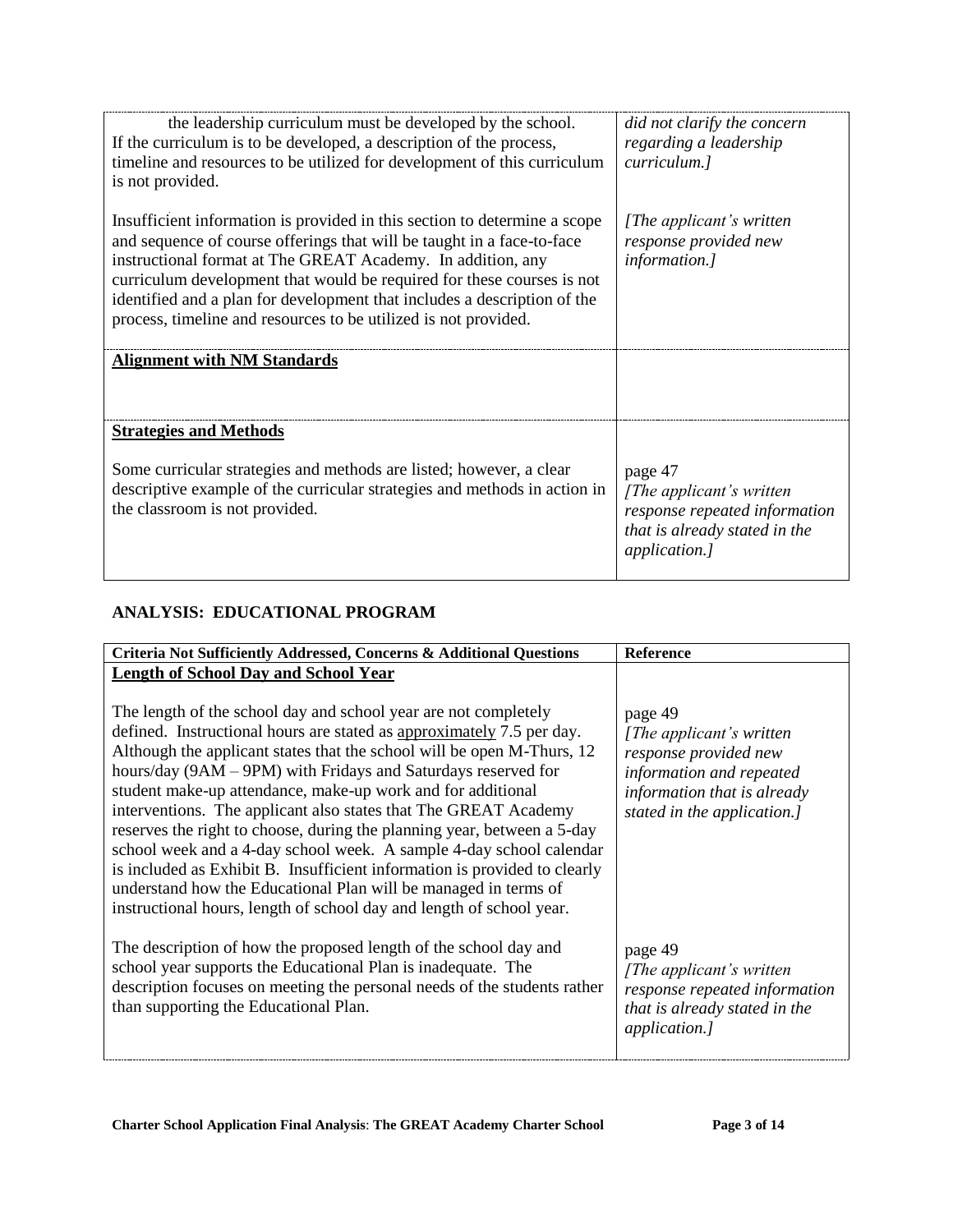| <b>Grade Levels, Class Size and Projected Enrollment</b>                                                                                                                                                                                                                                                                                                                                                                                                                                                                                                                  |                                                                                                                                                             |
|---------------------------------------------------------------------------------------------------------------------------------------------------------------------------------------------------------------------------------------------------------------------------------------------------------------------------------------------------------------------------------------------------------------------------------------------------------------------------------------------------------------------------------------------------------------------------|-------------------------------------------------------------------------------------------------------------------------------------------------------------|
| The application does not provide a rationale for the grade-level phase-in<br>plan.                                                                                                                                                                                                                                                                                                                                                                                                                                                                                        | page 50<br>[The applicant's response]<br>provided new information.]                                                                                         |
| <b>Graduation Requirements (if applicable)</b>                                                                                                                                                                                                                                                                                                                                                                                                                                                                                                                            |                                                                                                                                                             |
| The application does not provide a description of how the proposed<br>requirements that differ from the New Mexico Graduation<br>Requirements support the school's educational plan.<br>The application states that each student will be required to have six high<br>school core credits completed prior to entry. No information is<br>provided to clarify how the school will provide access to students who<br>have been in a home-school setting or who have not earned six high<br>school units (English, Algebra I, social Studies, Science and two<br>electives). | page 50<br>[ <i>The applicant's response</i> ]<br>provided new information.]<br>pages 47 and 50<br>[The applicant's response]<br>provided new information.] |

## **ANALYSIS: STUDENT PERFORMANCE EXPECTATIONS**

| Criteria Not Sufficiently Addressed, Concerns & Additional Questions                                                                                                                                                  | Reference                                                                                                                                    |
|-----------------------------------------------------------------------------------------------------------------------------------------------------------------------------------------------------------------------|----------------------------------------------------------------------------------------------------------------------------------------------|
| <b>Student-centered SMART Goals</b>                                                                                                                                                                                   |                                                                                                                                              |
| The student-centered goals are not specific, not clearly and concisely<br>stated and not easily understood. The goals do not meet the<br>requirements of the SMART Goal format.                                       | page 51                                                                                                                                      |
| The first goal requires more specificity as it indicates that 75%<br>of GREAT Academy students will meet or exceed SBA<br>proficiency standards. The SBA is only administered at the 11 <sup>th</sup><br>grade level. | [The applicant's written]<br>response satisfied the<br>concern.]                                                                             |
| The second goal requires more specificity to understand<br>specifically what is being measured.                                                                                                                       | [The applicant's written]<br>response provided new<br>information and repeated<br>information that is already<br>stated in the application.] |
| The third and fifth goals do not provide enough information to<br>ascertain the degree of participation required on the part of<br>students to meet the goal.                                                         | [The applicant's written]<br>response repeated information<br>that is already stated in the<br>application.]                                 |
| The fourth goal is missing a target date or timeframe for<br>achievement and is not clearly stated.                                                                                                                   | [The applicant's written]<br>response repeated information<br>that is already stated in the<br>application.]                                 |

**Charter School Application Final Analysis**: **The GREAT Academy Charter School Page 4 of 14**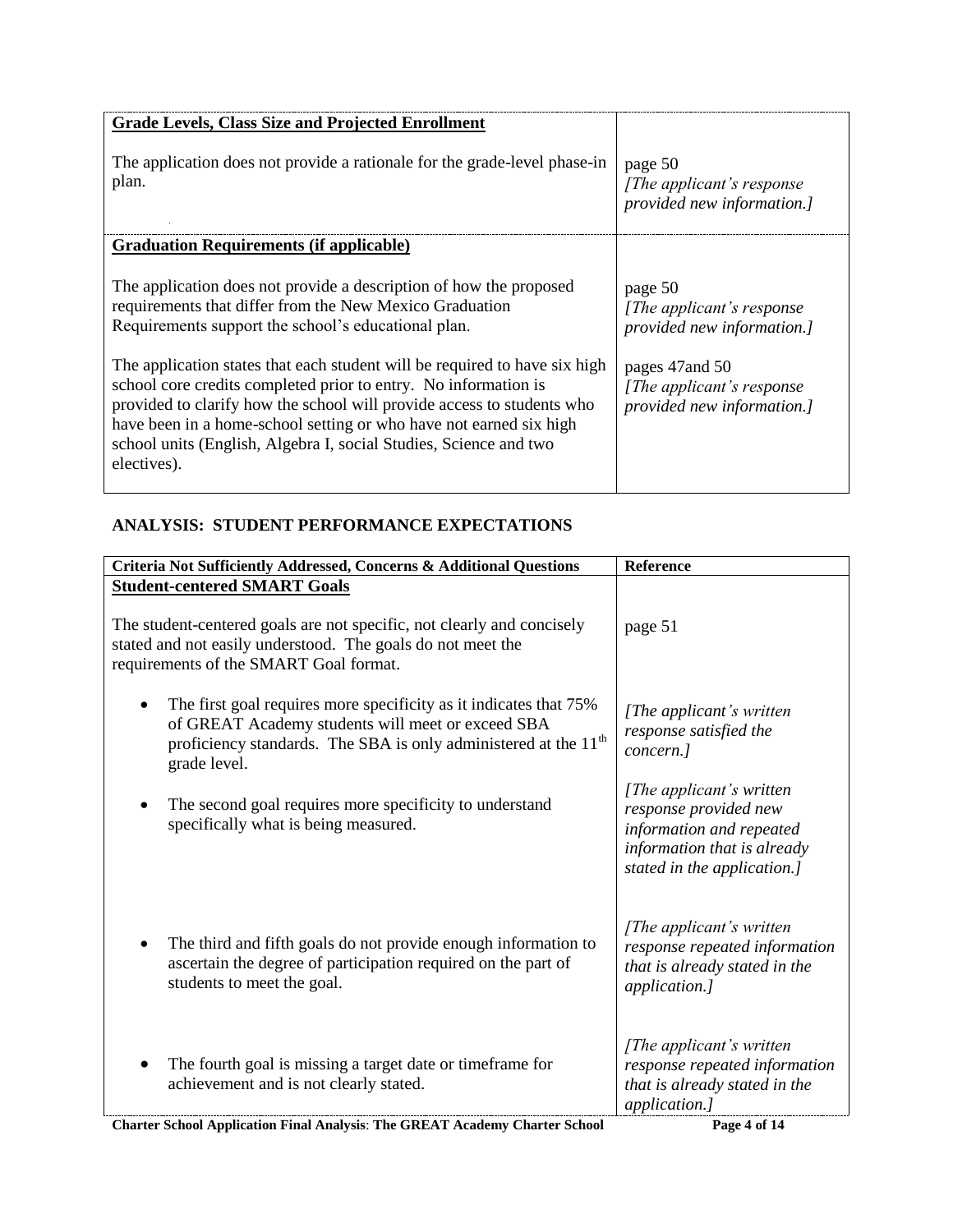| <b>Alignment</b> | -------- |
|------------------|----------|

### **ANALYSIS: PLAN FOR EVALUATING STUDENT PERFORMANCE**

| Criteria Not Sufficiently Addressed, Concerns & Additional Questions                                                                                                                                                                                                                                                                                                                                                                                                                                                                   | Reference                                                                                                                   |
|----------------------------------------------------------------------------------------------------------------------------------------------------------------------------------------------------------------------------------------------------------------------------------------------------------------------------------------------------------------------------------------------------------------------------------------------------------------------------------------------------------------------------------------|-----------------------------------------------------------------------------------------------------------------------------|
| <b>Types of Assessments</b>                                                                                                                                                                                                                                                                                                                                                                                                                                                                                                            |                                                                                                                             |
| Several types of assessments are presented; however, a clear picture of<br>a systematic and comprehensive plan for measuring student progress<br>toward achievement of the NM Standards and the school's student<br>performance expectations fails to emerge from the narrative provided.<br>Insufficient specific information is provided to understand when the<br>types of assessments will be given, what kind of data will be extracted<br>and how the data will be managed.                                                      | pages 51-57<br>[The applicant's written]<br>response repeated information<br>that is already stated in the<br>application.] |
| <b>Timeline for Achievement</b>                                                                                                                                                                                                                                                                                                                                                                                                                                                                                                        |                                                                                                                             |
|                                                                                                                                                                                                                                                                                                                                                                                                                                                                                                                                        |                                                                                                                             |
| <b>Corrective Action</b>                                                                                                                                                                                                                                                                                                                                                                                                                                                                                                               |                                                                                                                             |
|                                                                                                                                                                                                                                                                                                                                                                                                                                                                                                                                        |                                                                                                                             |
| Remediation                                                                                                                                                                                                                                                                                                                                                                                                                                                                                                                            |                                                                                                                             |
| The information does not provide a clear remediation plan, including a<br>timeline for implementation. The application refers to the use of the<br>SATELLITES case management system (level 2 of the RtI framework)<br>if a student's performance falls below a final grade of "C" in one or<br>more of the core competencies. No clear information is provided in this<br>section in regard to remediation strategies or options prior to receiving<br>one or more final grades below "C".                                            | pages 53-57<br>[The applicant's written]<br>response repeated information<br>that is already stated in the<br>application.] |
| In the section on Special Populations, pages 60-61, a description of Tier<br>I strategies is provided and the use of the E2020 as a curriculum is<br>noted as providing ample opportunity for students to master the<br>standards. However, because delivery and monitoring of the E2020<br>curriculum is not adequately addressed in the application, it is not<br>possible to determine how the specific Tier I strategies listed on pages<br>61-62 will be implemented for E2020 course remediation at The<br><b>GREAT Academy.</b> | pages 60-63<br>[The applicant's written<br>response provided new<br>information.]                                           |
| <b>Additional Assessments</b>                                                                                                                                                                                                                                                                                                                                                                                                                                                                                                          |                                                                                                                             |
| <b>Documentation and Reporting</b>                                                                                                                                                                                                                                                                                                                                                                                                                                                                                                     |                                                                                                                             |
|                                                                                                                                                                                                                                                                                                                                                                                                                                                                                                                                        |                                                                                                                             |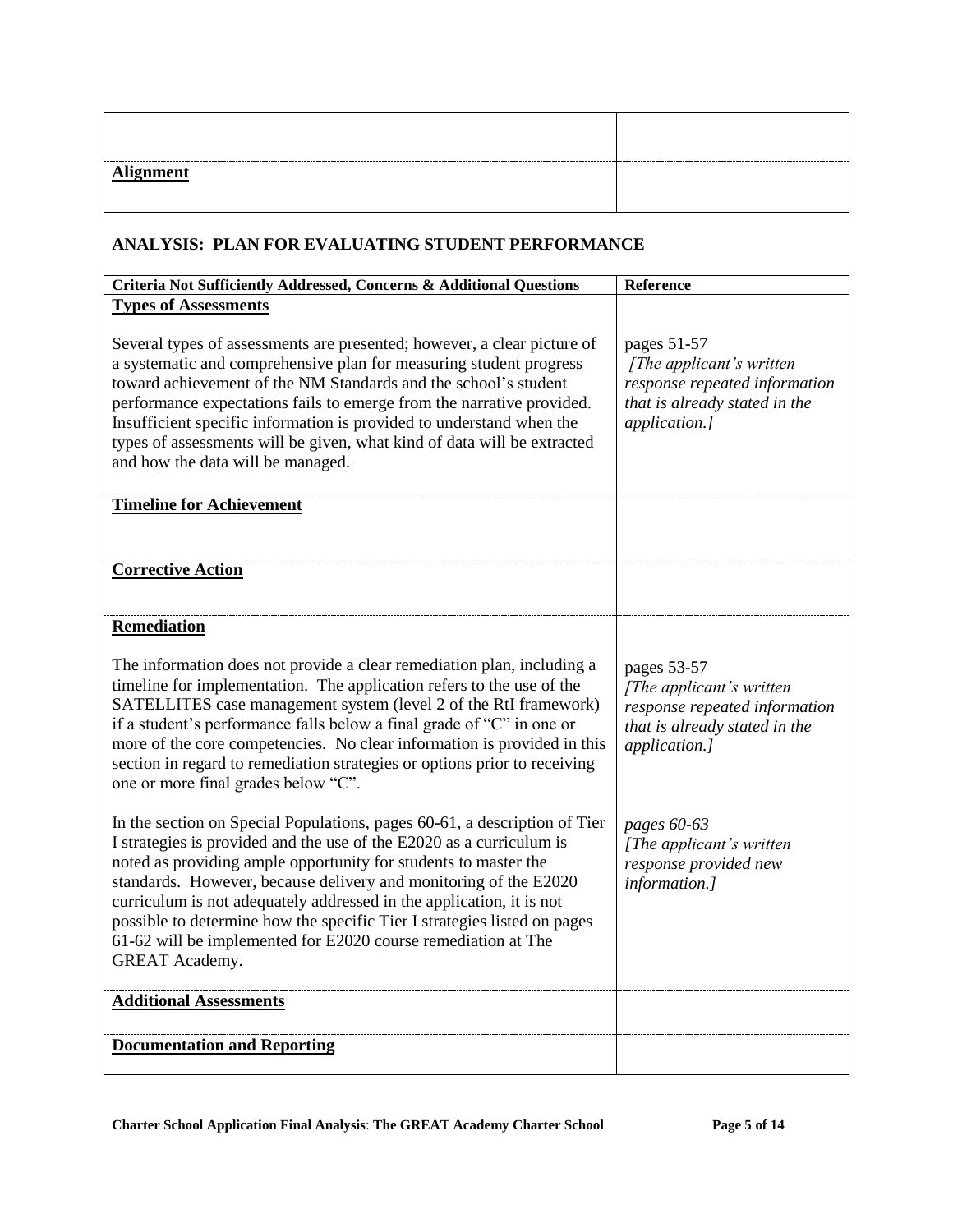### **III. FINANCIAL PLAN**

The Financial Plan should provide a description of how the school leadership intends to manage the school's finances, including assurances that public funds will be used appropriately and in compliance with all applicable federal and state requirements and laws. It should present a clear picture of the school's financial viability including the soundness of revenue projections; expenditure requirements; and how well the school's budget aligns with and supports implementation of the mission and educational plan.

#### **ANALYSIS: BUDGET**

| Criteria Not Sufficiently Addressed, Concerns & Additional Questions                                                                                                                                                                                                                                                                                                                                                                                                                                         | Reference                                                                                                        |
|--------------------------------------------------------------------------------------------------------------------------------------------------------------------------------------------------------------------------------------------------------------------------------------------------------------------------------------------------------------------------------------------------------------------------------------------------------------------------------------------------------------|------------------------------------------------------------------------------------------------------------------|
| <b>Revenue Projection Form 910B5</b>                                                                                                                                                                                                                                                                                                                                                                                                                                                                         |                                                                                                                  |
| The GREAT Academy includes a projection of 25% of its students in<br>the C & C-Gifted category and 8% in the A/B Reg/Gifted category. No<br>rationale is provided to substantiate these projections.                                                                                                                                                                                                                                                                                                         | Form 910B5<br>[The applicant's written]<br>response provided new<br>information.]                                |
| The projected SEG revenue for each of the 5-years indicated on the<br>910B5s does not match the revenues upon which the 5-Year Budget<br>Plan is based.                                                                                                                                                                                                                                                                                                                                                      | Form 910B5 and Budget Plan<br>[The applicant's written]<br>response provided new<br>information.]                |
| <b>5-Year Budget Plan</b>                                                                                                                                                                                                                                                                                                                                                                                                                                                                                    |                                                                                                                  |
| The Five-year Budget Plan is not balanced.                                                                                                                                                                                                                                                                                                                                                                                                                                                                   | 5-Year Budget Plan<br>[The applicant's written]<br>response provided new<br>information.]                        |
| Administrative salaries exceed instructional salaries for the first year of<br>operation. (including benefits: \$290,805 administrative / \$258,720<br>instructional)                                                                                                                                                                                                                                                                                                                                        | 5-Year Budget Plan and<br>graphs.<br>[The applicant's written]<br>response provided new<br>information.]         |
| The lines of authority within the administrative structure are not<br>provided. The Governance-Management Plan indicates that the<br>Director of Operation and Director of Academics will be hired by the<br>Board of Directors and both positions are shown as equal in authority<br>on the organizational chart. However, the positions are budgeted as 1.0<br>FTE Principal/Director and 1.0 FTE Assistant Principal, implying that<br>one position is equivalent to an Assistant Principal in authority. | 5-Year Budget Plan and pages<br>92-93, 101<br>[The applicant's written<br>response provided new<br>information.] |
| The amount budgeted for rental of land and building is not adequately<br>explained by the narrative. (\$336,000 in the first year increasing to                                                                                                                                                                                                                                                                                                                                                              | 5-Year Budget Plan<br>[The applicant's written                                                                   |

**Charter School Application Final Analysis**: **The GREAT Academy Charter School Page 6 of 14**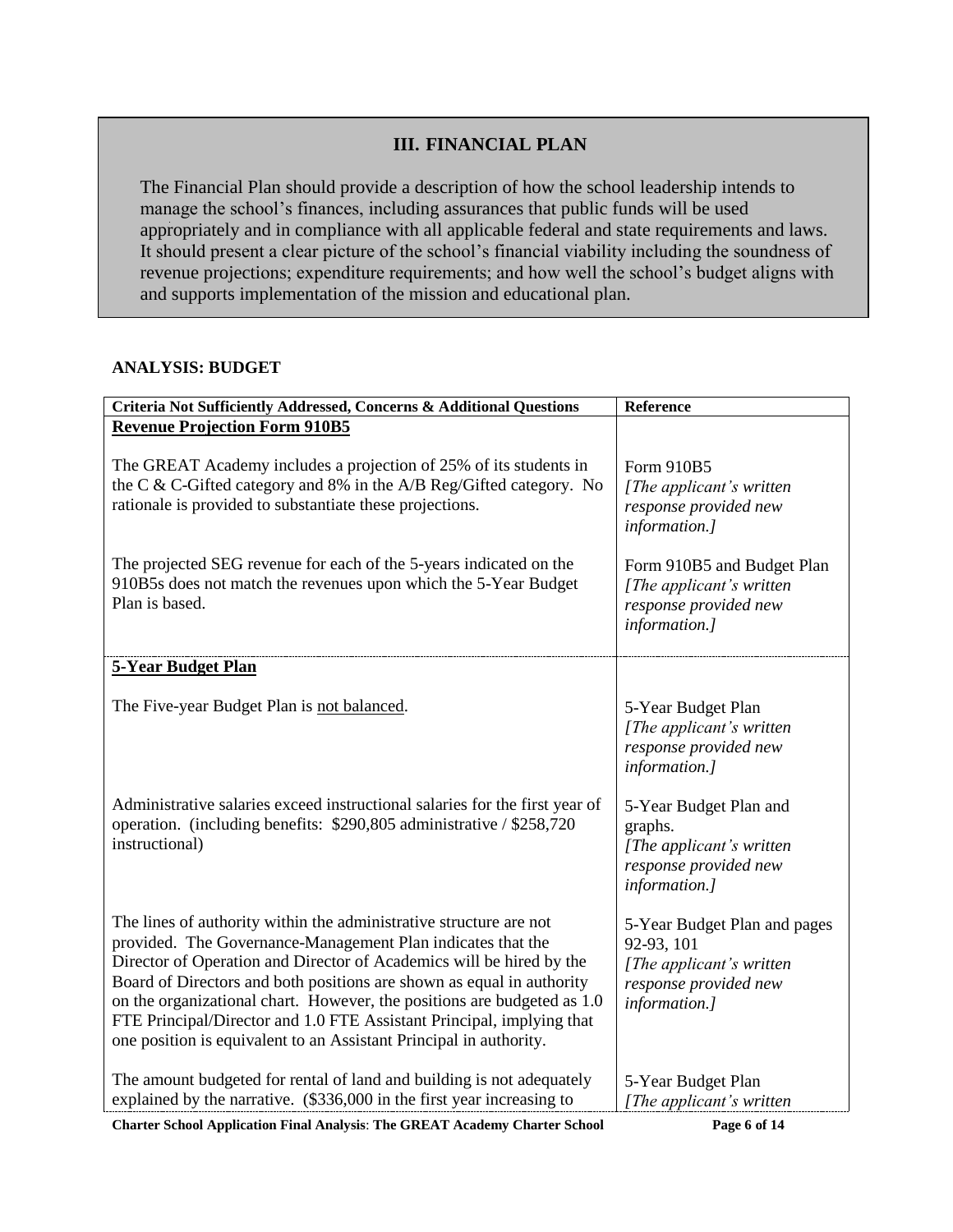| \$474,000 in the fifth year)                                                                                                                                                                                                                                                                                                                                                                                                                                                                                                                                                                                                 | response provided new<br>information.]                                                                             |
|------------------------------------------------------------------------------------------------------------------------------------------------------------------------------------------------------------------------------------------------------------------------------------------------------------------------------------------------------------------------------------------------------------------------------------------------------------------------------------------------------------------------------------------------------------------------------------------------------------------------------|--------------------------------------------------------------------------------------------------------------------|
| <b>Revenue and Expenditure Assumptions</b>                                                                                                                                                                                                                                                                                                                                                                                                                                                                                                                                                                                   |                                                                                                                    |
| The budget narrative and the 5-Year Budget Plan fail to align.<br>Insufficient information is provided in the budget narrative to<br>understand how budgetary figures were determined. The staffing<br>included in the budget narrative does not clearly align with positions<br>funded by the Budget Plan. Totals indicated in the narrative under<br>"Other Professional Services, Other Contracted Services and Operation<br>and Maintenance of Plan do not align with totals included in the Budget<br>Plan. Object codes are used in the assumptions on page 73 that do not<br>appear on the 5-Year Budget Plan format. | Pages 73-74 and 5-Year<br><b>Budget Plan</b><br>[The applicant's written<br>response provided new<br>information.] |
| Totals for Other Contract Services increase and decrease longitudinally<br>over the 5-year period with no clear rationale: year 1- \$18,000; Year 2<br>- \$30,000; Year 3 - \$40,000; Year 4 - \$12,000; Year 5 - \$2,000.                                                                                                                                                                                                                                                                                                                                                                                                   | 5-Year Budget Plan<br>[The applicant's written<br>response provided new<br>information.]                           |
| <b>Revenue Sources Other Than SEG Funds</b>                                                                                                                                                                                                                                                                                                                                                                                                                                                                                                                                                                                  |                                                                                                                    |
|                                                                                                                                                                                                                                                                                                                                                                                                                                                                                                                                                                                                                              |                                                                                                                    |
| <b>Expenditure Assumptions for Other Than SEG Funds</b>                                                                                                                                                                                                                                                                                                                                                                                                                                                                                                                                                                      |                                                                                                                    |

# **ANALYSIS: FISCAL MANAGEMENT**

| Criteria Not Sufficiently Addressed, Concerns & Additional Ouestions                                                                               | Reference                                                                          |
|----------------------------------------------------------------------------------------------------------------------------------------------------|------------------------------------------------------------------------------------|
| <b>Fiscal Management Plan</b>                                                                                                                      |                                                                                    |
| <b>Internal Control Procedures</b>                                                                                                                 |                                                                                    |
| <b>Annual Audit of Financial Operations</b>                                                                                                        |                                                                                    |
| The annual audit of financial operations as described does not address a<br>state-chartered charter school as a component unit of the NMPED audit. | pages 90-91<br>[The applicant's written]<br>response provided new<br>information.] |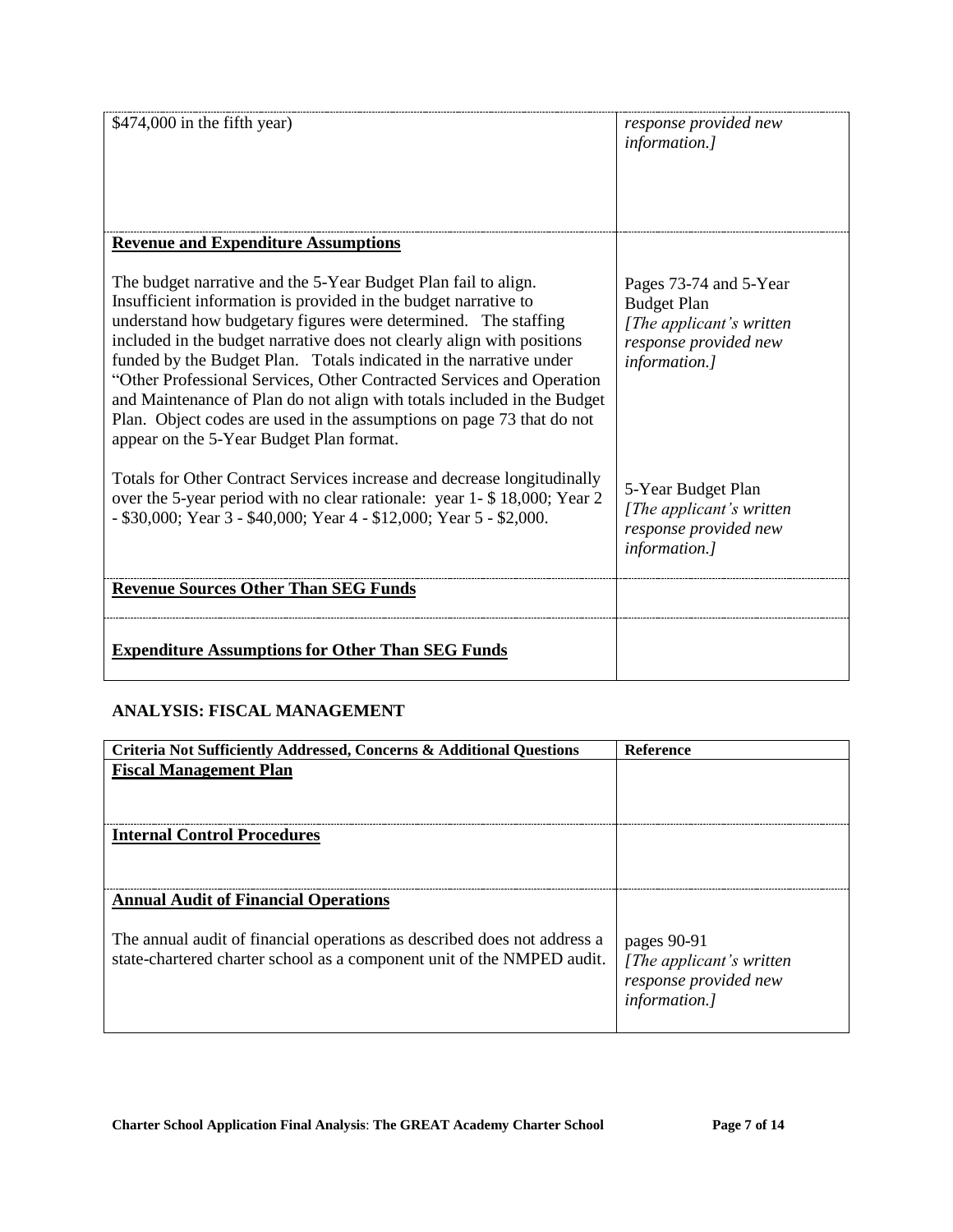### **IV. GOVERNANCE /MANAGEMENT PLAN**

The Governance/Management Plan should provide an understanding of how the school will be governed and managed. It should present a clear picture of the school's governance and management practices, what roles and responsibilities various groups and individuals will have, and how those groups will relate to one another. The Plan should outline how decisions are made at the school site, and provide a convincing picture of the school leadership's capacity to successfully operate the school. In addition, the governing body of a charter school is, first and foremost, publicly accountable for student academic performance and the expenditure of public funds.

### **ANALYSIS: GOVERNANCE /MANAGEMENT STRUCTURE**

| Criteria Not Sufficiently Addressed, Concerns & Additional Questions                                                                              | Reference                                      |
|---------------------------------------------------------------------------------------------------------------------------------------------------|------------------------------------------------|
| Governance and site-based management structure                                                                                                    |                                                |
| The application states:                                                                                                                           |                                                |
| "The Board of Directors will hire the Director of Operations"                                                                                     | page 92                                        |
| and the Director of Academics and approve all policy. The                                                                                         |                                                |
| Director of Operations and Director of Academics, with<br>assistance from BOD members, will hire all other employees                              |                                                |
| and oversee the operation of the school, and all other leaders                                                                                    |                                                |
| will be responsible for areas as described in their individual job                                                                                |                                                |
| descriptions."                                                                                                                                    |                                                |
| "It exercises leadership through the formulation and adoption of                                                                                  | page 93                                        |
| policy as well as hiring, establishing the duties, evaluating, the                                                                                |                                                |
| Director of Operations and Director of Academics."                                                                                                |                                                |
|                                                                                                                                                   |                                                |
| Only one head administrator may be hired and evaluated by the school's<br>governing council and that head administrator is solely responsible for | pages 92, 93 and 101<br>(Organizational Chart) |
| all hiring and firing of the school's employees. [6.80.4.7K NMAC].                                                                                | [The applicant's response does                 |
|                                                                                                                                                   | not clarify the concern that the               |
|                                                                                                                                                   | governing body will hire more                  |
|                                                                                                                                                   | than one administrator.]                       |
| The application provides that "Board of Directors members shall be                                                                                | page 94                                        |
| entitled to receive \$75.00 per day pursuant policy to the per diem and of                                                                        |                                                |
| \$0.35 per mile or the going rate consistent with the mileage policy."                                                                            |                                                |
| The proposal to pay governing body members a per diem for attending                                                                               |                                                |
| meetings is not prohibited by the charter Schools Act. However, it is<br>not a good practice because the law, Section 22-5-5 NMSA 1978, states    |                                                |
| that "the members of a local school board shall serve without                                                                                     |                                                |
| compensation."                                                                                                                                    |                                                |
|                                                                                                                                                   |                                                |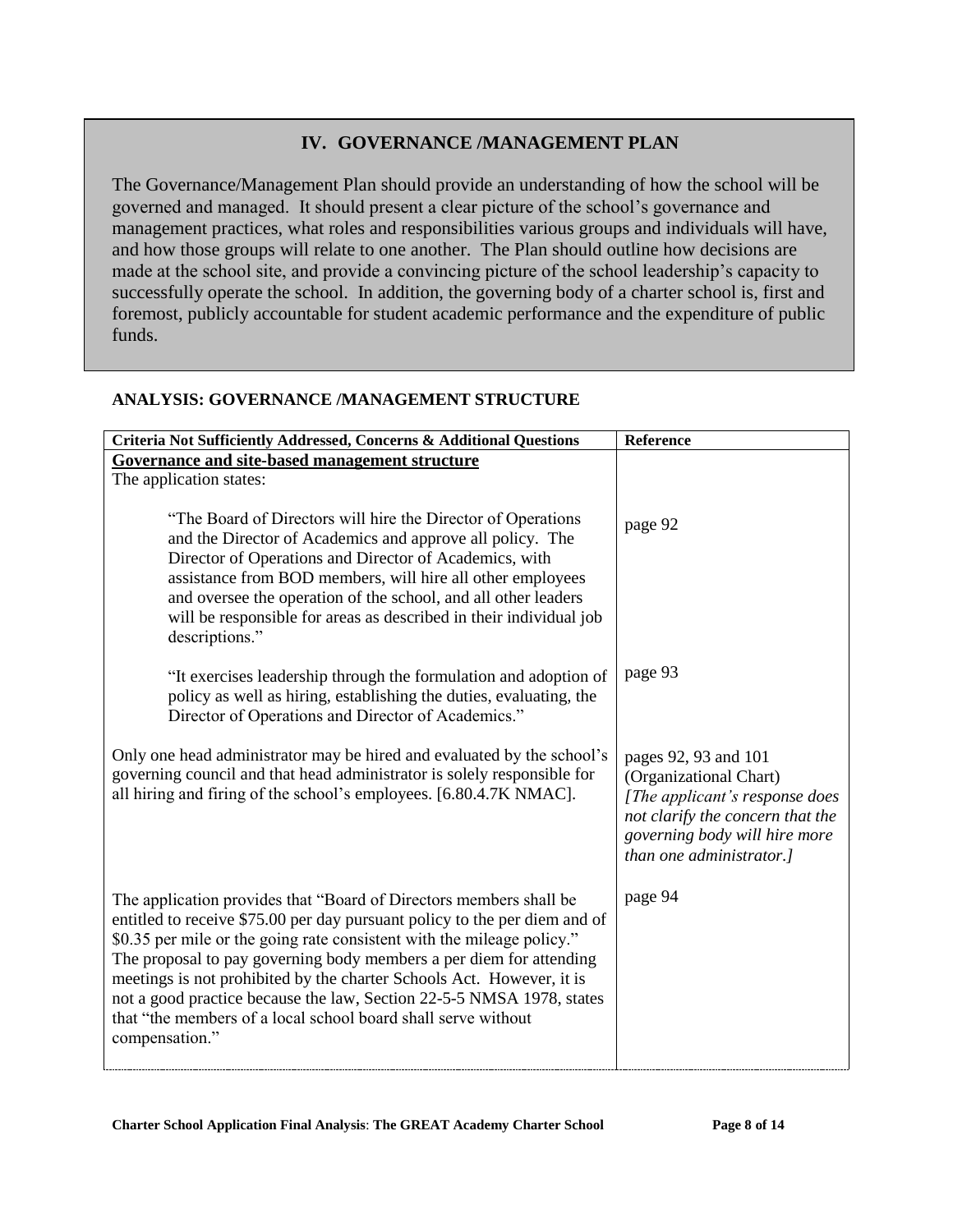| Organizational chart and narrative description                                                                                                                                                                                                                                                                                                                                                        |                                                                                                                                              |
|-------------------------------------------------------------------------------------------------------------------------------------------------------------------------------------------------------------------------------------------------------------------------------------------------------------------------------------------------------------------------------------------------------|----------------------------------------------------------------------------------------------------------------------------------------------|
| The organizational chart presented on page 101 illustrates a reporting<br>structure for the proposed school that is not in compliance with law.<br>The Board of Directors oversees two positions (Director of Operations<br>[DOO] and Director of Academics [DOA]) which violates the<br>requirement for one head administrator as the Chief Executive Officer<br>of the school $[6.80.4.7K NMAC]$ ). | page 101<br>[The applicant's response does]<br>not clarify the concern that the<br>governing body will hire more<br>than one administrator.] |
| Additionally, the Business Manager reports to the Executive<br>Secretary/Business Office Assistant and classroom teachers report to<br>the school counselor/student data coordinator. Insufficient information<br>is provided to adequately explain the organizational structure<br>represented by the chart.                                                                                         | [The applicant's written]<br>response provided new<br>information and repeated<br>information that is already<br>stated in the application.] |

### **ANALYSIS: DESCRIPTION OF THE GOVERNING BODY**

| Criteria Not Sufficiently Addressed, Concerns & Additional Questions                                                                                                                                                                                                                                                                                                        | Reference                                                                                                                              |
|-----------------------------------------------------------------------------------------------------------------------------------------------------------------------------------------------------------------------------------------------------------------------------------------------------------------------------------------------------------------------------|----------------------------------------------------------------------------------------------------------------------------------------|
| <b>Governing Body policies and procedures</b>                                                                                                                                                                                                                                                                                                                               |                                                                                                                                        |
| On page 107, the application states: "Board members will be appointed<br>by a committee comprised of the Director of Operations, Director of<br>Academics, parents and teachers" To place the Directors and teachers<br>in a position to approve who they will be accountable to in the<br>organization undermines the oversight responsibilities of the governing<br>body. | page 107<br>[The applicant's written]<br>response confirmed the<br>intention to implement this<br>process.]                            |
| The criteria and process that will be used to select the school's head<br>administrator are not provided. Only evaluation is discussed.                                                                                                                                                                                                                                     | page 97                                                                                                                                |
| The duties stated for the Board of Directors overlap with the<br>responsibilities of the head administrator and undermine the authority<br>of the school's head administrator for the day-to-day operation of the<br>school. For example:                                                                                                                                   |                                                                                                                                        |
| "Building relationships with the students of the GREAT<br>Academy";                                                                                                                                                                                                                                                                                                         | page 98<br>[The applicant's written]<br>response verified the intention<br>for Board Members to build<br>relationships with students.] |
| "Offering consultation to Great Academy students on research<br>topics, research procedures, connections to Industry and<br>University programs and individuals, etc."                                                                                                                                                                                                      | page 98<br>[The applicant's written]<br>response verified the intention<br>for Board Members to offer<br>consultation to students.]    |

**Charter School Application Final Analysis**: **The GREAT Academy Charter School Page 9 of 14**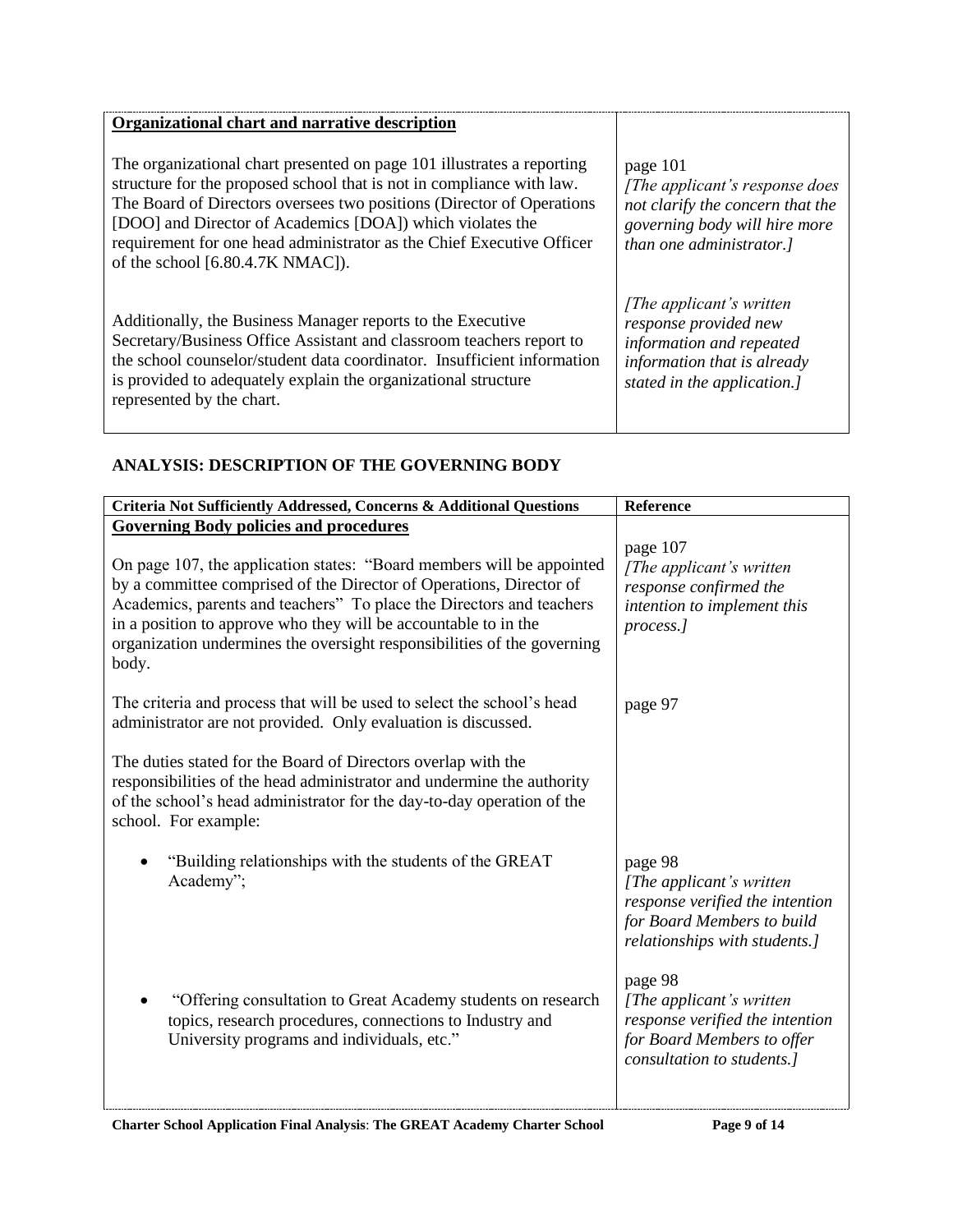| "Offering expertise to the Academy leadership."<br>"[Board members] will also be actively engaged in the learning<br>on campus. They are seen in the classrooms, labs and resource<br>rooms. They are seen on campus working with the students" | page 98<br>[The applicant's written]<br>response verified the intention<br>for Board Members to offer<br>expertise to leadership.]<br>page 103<br>[The applicant's written]<br>response verified the intention<br>for Board Members to be<br>actively engaged in the<br><i>learning on campus.]</i> |
|-------------------------------------------------------------------------------------------------------------------------------------------------------------------------------------------------------------------------------------------------|-----------------------------------------------------------------------------------------------------------------------------------------------------------------------------------------------------------------------------------------------------------------------------------------------------|
| List of governing body members and qualifications                                                                                                                                                                                               |                                                                                                                                                                                                                                                                                                     |
| <b>Staff, families, and community involvement in governance</b>                                                                                                                                                                                 |                                                                                                                                                                                                                                                                                                     |
| An explanation of the nature and extent of staff, families, and the<br>community involvement in the governance of the school, and how they<br>will be notified of the opportunity to participate in the school<br>governance is not provided.   | [The applicant's written]<br>response provided new<br><i>information.]</i>                                                                                                                                                                                                                          |

### **ANALYSIS: PARTNERSHIPS**

| Criteria Not Sufficiently Addressed, Concerns & Additional Questions                                                                                                                                                                                                                                                                                                                         | Reference                                                                                              |
|----------------------------------------------------------------------------------------------------------------------------------------------------------------------------------------------------------------------------------------------------------------------------------------------------------------------------------------------------------------------------------------------|--------------------------------------------------------------------------------------------------------|
| Partner organization and contact information<br>Eleven potential partnerships are identified. However, most, do not<br>meet the definition of a partnership as defined in the application<br>glossary.                                                                                                                                                                                       | pages 112-113                                                                                          |
| Based on the school's intended provision of dual credit for students, it<br>will be necessary to develop a Memorandum of Agreement with an<br>institution or institutions of higher learning. A blank copy of the<br>Memorandum is included as Exhibit K. However, the application does<br>not indicate with which of the institutions The GREAT Academy<br>intends to develop an agreement. | pages 112-113, Exhibit K<br>[The applicant's written]<br>response provided new<br><i>information.]</i> |
| Nature and purpose of partnership                                                                                                                                                                                                                                                                                                                                                            |                                                                                                        |
| A description was not provided to address this prompt in the<br>application.                                                                                                                                                                                                                                                                                                                 | [The applicant's written]<br>response provided new<br><i>information.]</i>                             |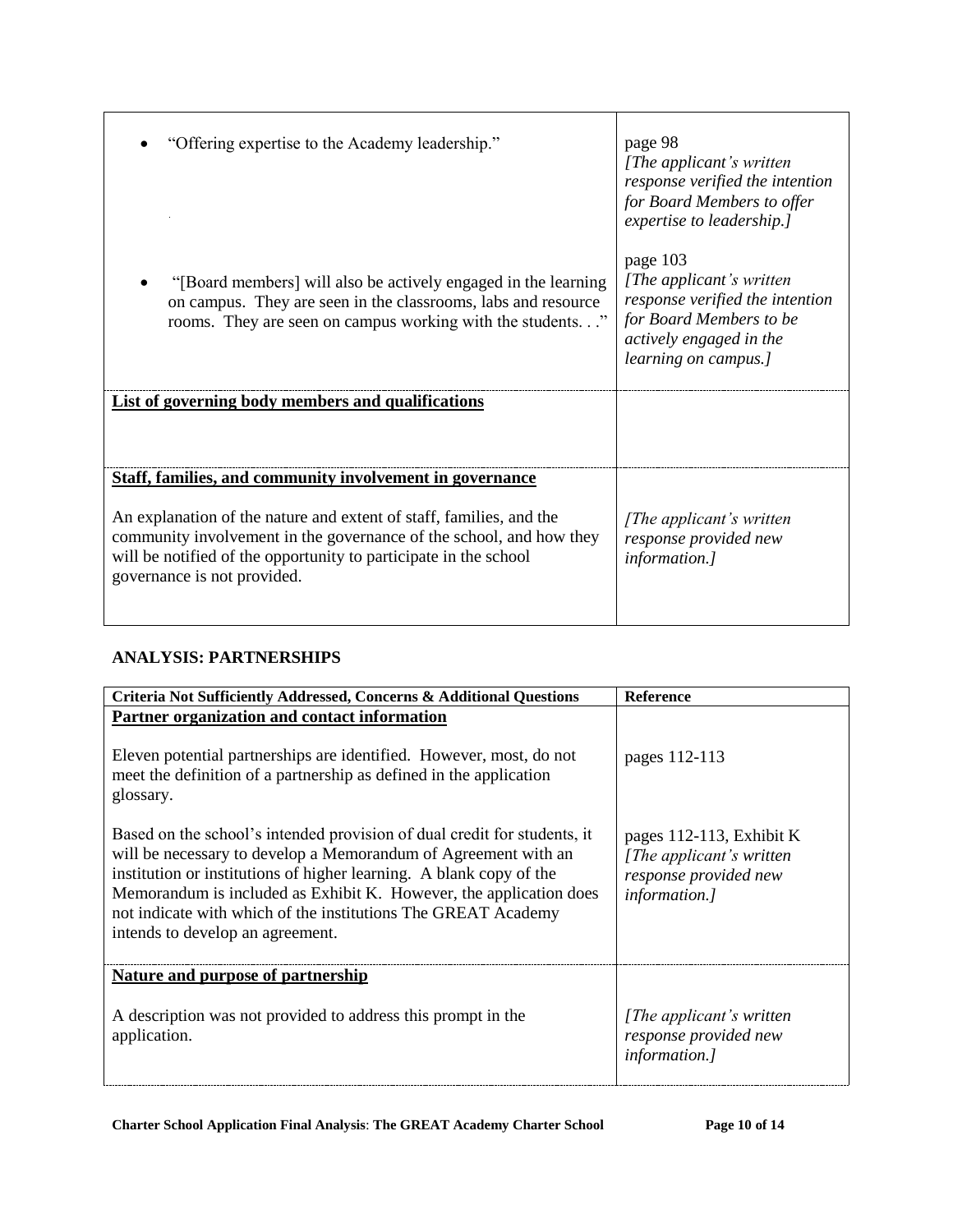| Partner organization involvement with school governance                      |                                                                    |
|------------------------------------------------------------------------------|--------------------------------------------------------------------|
| A description was not provided to address this prompt in the<br>application. | [The applicant's written<br>response provided new<br>information.] |
| Evidence of formal partnership agreement                                     |                                                                    |
| Evidence of a formal partnership agreement was not provided.                 | [The applicant's written<br>response provided new<br>information.] |

### **ANALYSIS: SCHOOL ORGANIZATIONAL STRUCTURE**

| Criteria Not Sufficiently Addressed, Concerns & Additional Questions                                                                                                                                                                                                                                                                                                                                                                                                                                                                          | <b>Reference</b>                                                                                                                            |
|-----------------------------------------------------------------------------------------------------------------------------------------------------------------------------------------------------------------------------------------------------------------------------------------------------------------------------------------------------------------------------------------------------------------------------------------------------------------------------------------------------------------------------------------------|---------------------------------------------------------------------------------------------------------------------------------------------|
| Job descriptions for all organizational chart positions                                                                                                                                                                                                                                                                                                                                                                                                                                                                                       |                                                                                                                                             |
| The application states: "The DOO and DOA have the decision making<br>power at the GREAT Academy." See Governance/Management<br>Structure subsection above for details of analysis regarding dual<br>leadership and dual hiring by Board of Directors.                                                                                                                                                                                                                                                                                         | page 113<br>[The applicant's response does<br>not clarify the concern that the<br>governing body will hire more<br>than one administrator.] |
| Years 1-5 staffing plan with pupil-teacher ratio supporting<br>educational plan<br>The narrative information is inadequate to provide a comprehensive<br>understanding of how the school's proposed staffing and pupil-teacher<br>ratio supports the educational plan. The short narrative provided on<br>page 114 simply states that the school will hire staff to achieve a PTR<br>of 30:1. To address the years 1-5 staffing plan, the narrative refers the<br>reader to the budget spreadsheet. No additional information is<br>provided. | page 114<br>[The applicant's written]<br>response provided new<br>information.]                                                             |

#### **ANALYSIS: EMPLOYEE RELATIONS**

| Criteria Not Sufficiently Addressed, Concerns & Additional Questions    | <b>Reference</b> |
|-------------------------------------------------------------------------|------------------|
| School's personnel policies and procedures                              |                  |
|                                                                         |                  |
| The following passage on page 115 indicates that the Board of           | page 115         |
| Directors is involved in the discipline of employees and students which |                  |
| is contrary to law:                                                     |                  |
| "Any decision of the DOO or DOA in which a student and/or               |                  |
| employee of the school has been aggrieved may be appealed to            |                  |
| a committee made up of three members of the Board of                    |                  |
| Directors appointed by the Chairperson. The Board does                  |                  |
| perform as a hearing authority in such cases which may be               |                  |
| appropriate. This applies to decisions made by the DOO or               |                  |
| DOA as they pertain to policies established through the Board           |                  |

**Charter School Application Final Analysis**: **The GREAT Academy Charter School Page 11 of 14**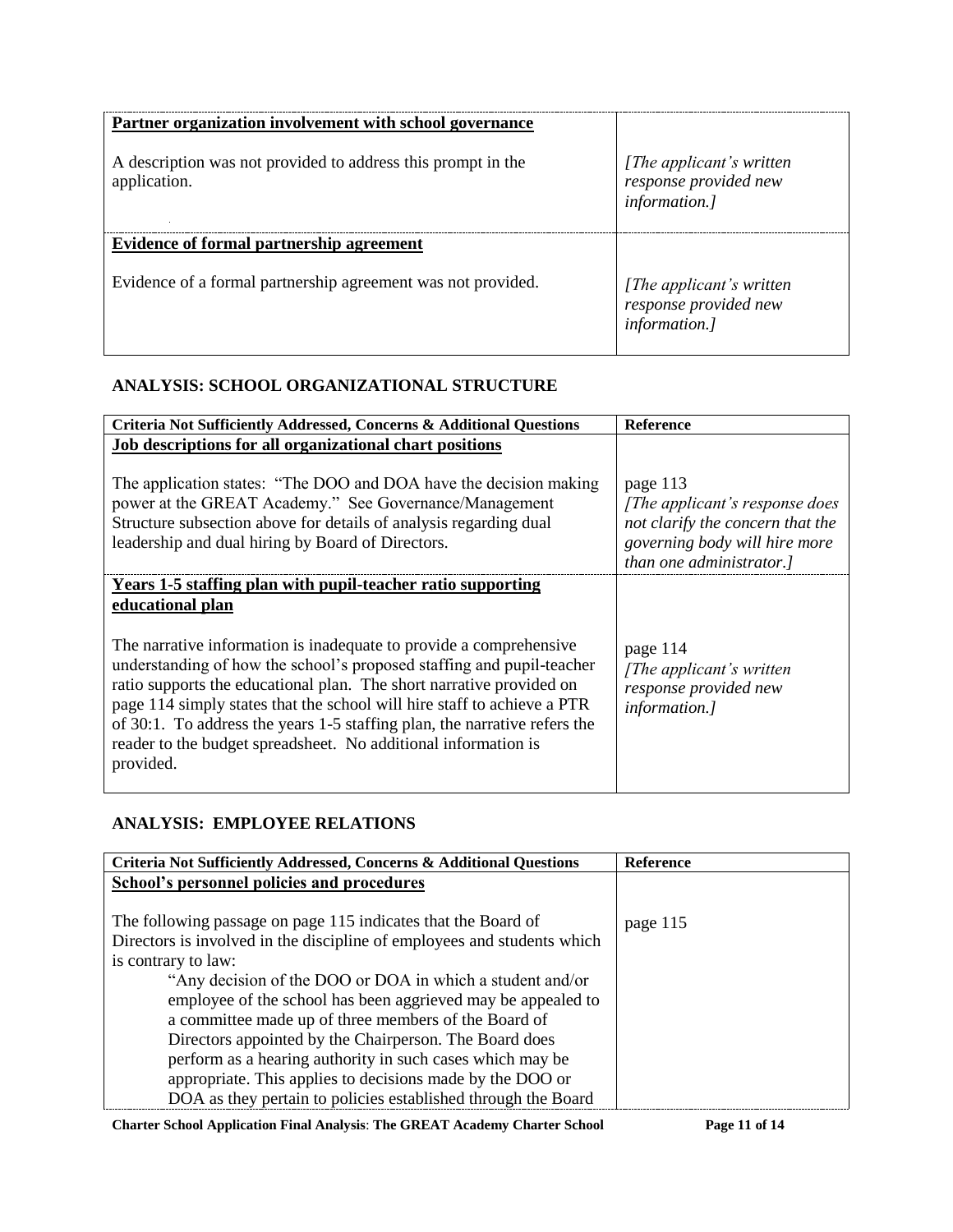| relative to student and/or employee issues only relating to<br>performance, policy adherence, etc Policies, procedure,<br>conduct of students, faculty shall initially be handled<br>procedurally through the DOO and all decisions not covered<br>under board policy shall be considered final."                                                                                                                                                                                                                                                                                                                    |                                                                                                                                                                                 |
|----------------------------------------------------------------------------------------------------------------------------------------------------------------------------------------------------------------------------------------------------------------------------------------------------------------------------------------------------------------------------------------------------------------------------------------------------------------------------------------------------------------------------------------------------------------------------------------------------------------------|---------------------------------------------------------------------------------------------------------------------------------------------------------------------------------|
| Proposed salary schedules for all employees                                                                                                                                                                                                                                                                                                                                                                                                                                                                                                                                                                          |                                                                                                                                                                                 |
| On page 116, the application attempts to address due process and<br>proposed salary schedules by inserting selected excerpts from the<br>statute: 10-9-6 Public Officers and Employees and 22-10A-4. The first<br>excerpt is not complete and is incomprehensible in the context of the<br>application requirements. The second excerpt is primarily a description<br>of the New Mexico licensure framework for teachers and does not<br>address the requirement for the school's proposed salary schedules.                                                                                                         | page 116<br>[The applicant's written<br>response repeated information<br>that is already stated in the<br>application.]                                                         |
| On page 118, proposed salary schedules are again addressed, but not<br>provided. The school intends to negotiate all employment contracts<br>individually while complying with the minimum salary requirements.<br>However, a proposed salary schedule is required as part of the contents<br>of application for a start-up charter school. Additionally, the Training<br>and Experience (T&E) Index for the proposed charter school is based<br>on a salary schedule adopted by the school's governing body and is an<br>essential part of establishing the proposed budget. A salary schedule<br>was not provided. | page 118<br>[The applicant's written<br>response repeated information<br>that is already stated in the<br>application.]                                                         |
| <b>Evaluation process for staff</b>                                                                                                                                                                                                                                                                                                                                                                                                                                                                                                                                                                                  |                                                                                                                                                                                 |
| The description of the staff evaluation is presented as an assurance,<br>discussion of licensure and salary levels, and fails to provide specificity<br>in addressing the process for evaluation.                                                                                                                                                                                                                                                                                                                                                                                                                    | page 119<br>[The applicant's written<br>response repeated information<br>that is already stated in the<br>application.]                                                         |
| <b>Staff discipline process</b>                                                                                                                                                                                                                                                                                                                                                                                                                                                                                                                                                                                      |                                                                                                                                                                                 |
| The explanation of the school's staff discipline process that provides for<br>due process is inadequate. Staff discipline is not described in the<br>application narrative, but is briefly referenced in the Proposed<br>Personnel Policies and Practices, Exhibit G. However, the reference<br>provided only allows the administrator to use progressive discipline and<br>does not provide the steps in the process.                                                                                                                                                                                               | Exhibit G, pages 177-178<br>[The applicant's written]<br>response repeated information<br>that is already stated in the<br>application and provided new<br><i>information.]</i> |

### **ANALYSIS: STUDENT ENROLLMENT PROCEDURES AND DISCIPLINE POLICY**

| Criteria Not Sufficiently Addressed, Concerns & Additional Questions                                                                          | <b>Reference</b>                      |
|-----------------------------------------------------------------------------------------------------------------------------------------------|---------------------------------------|
| School enrollment policies and procedures                                                                                                     |                                       |
| The narrative states: "The GREAT Academy accepts all students that<br>come to the school in "good standing" with all proper records and shots | page 119<br>[The applicant's written] |

**Charter School Application Final Analysis**: **The GREAT Academy Charter School Page 12 of 14**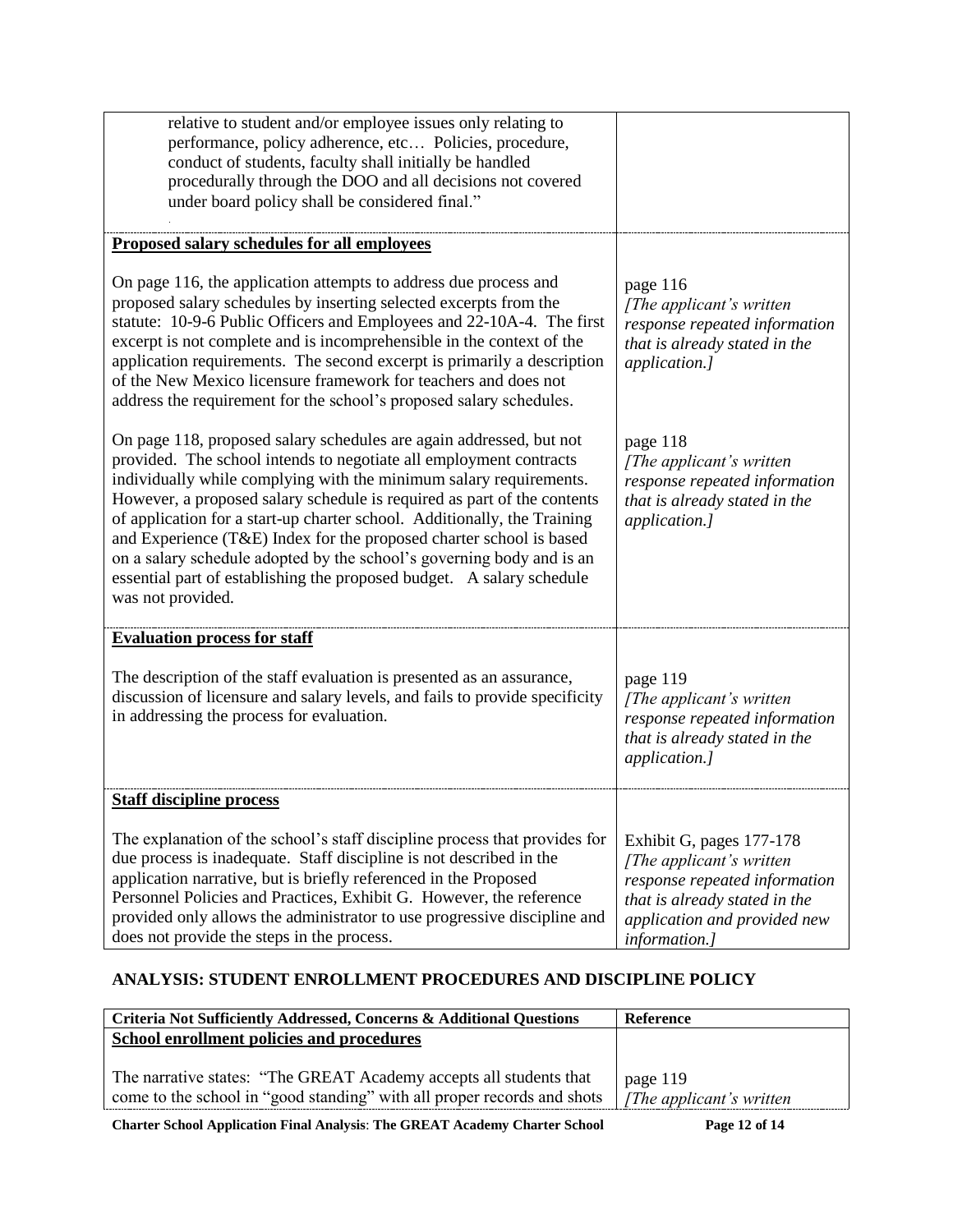| if space is available." "Good standing" is not defined.                                                                                                                                                                                                                                                                                                                                                                                                | response provided new<br>information.]                                       |
|--------------------------------------------------------------------------------------------------------------------------------------------------------------------------------------------------------------------------------------------------------------------------------------------------------------------------------------------------------------------------------------------------------------------------------------------------------|------------------------------------------------------------------------------|
| <b>Description of lottery process</b>                                                                                                                                                                                                                                                                                                                                                                                                                  |                                                                              |
| The description of the lottery process contains conflicting numbers:<br>"In SY $(1)$ , if the numbers do exceed the $120$ , then the members are<br>selected by a lottery process. The interested members are assigned a<br>number and a random number generator will determine the 150 that are<br>selected to attend that school year."                                                                                                              | page 120<br>[The applicant's written]<br>response satisfied the<br>concern.] |
| The use of a random number generator for selection of students raises<br>concern in regard to transparency of the lottery process. A charter<br>school is expected to be able to assure a random and unbiased result.                                                                                                                                                                                                                                  | page 120                                                                     |
| The narrative describing the lottery process does not include a<br>procedure for additional lotteries to be held should seats still be open.                                                                                                                                                                                                                                                                                                           | page 120<br>[The applicant's written]<br>response satisfied the<br>concern.] |
| Description of proposed student discipline policy                                                                                                                                                                                                                                                                                                                                                                                                      |                                                                              |
| Proposed student discipline procedures (appendix)                                                                                                                                                                                                                                                                                                                                                                                                      |                                                                              |
| A Proposed Student Policy Handbook is included as Exhibit F, pages<br>135-170. The handbook uses language found in 6.11.2 NMAC<br>including references to the Board of Education, local school board or<br>administrative authority. The school's Board of Directors is the policy-<br>making authority for student discipline procedures in alignment with<br>611.2, not the "Board of Education, local school board or administrative<br>authority." | Exhibit F pages 135 and 141                                                  |

# **ANALYSIS: FACILITIES – IF "NO"**

| Criteria Not Sufficiently Addressed, Concerns & Additional Questions      | <b>Reference</b>              |
|---------------------------------------------------------------------------|-------------------------------|
| Explanation of needs of a facility that will support educational plan     |                               |
| The school is to be located in Albuquerque. No information is provided    | page 121                      |
| to indicate a specific area, quadrant or location based on student or     | [The applicant's written]     |
| community needs other than that it will be leased space from a strip      | response provided new         |
| mall, mall or business complex.                                           | <i>information.]</i>          |
| An explanation of the school's needs for a facility that will support the | page 33                       |
| implementation of the school's education plan is not provided in this     | [The applicant's written]     |
| section, but referenced briefly in the "Description of the Curriculum"    | response repeated information |
| section on page 33 as follows:                                            | that is already stated in the |

**Charter School Application Final Analysis**: **The GREAT Academy Charter School Page 13 of 14**